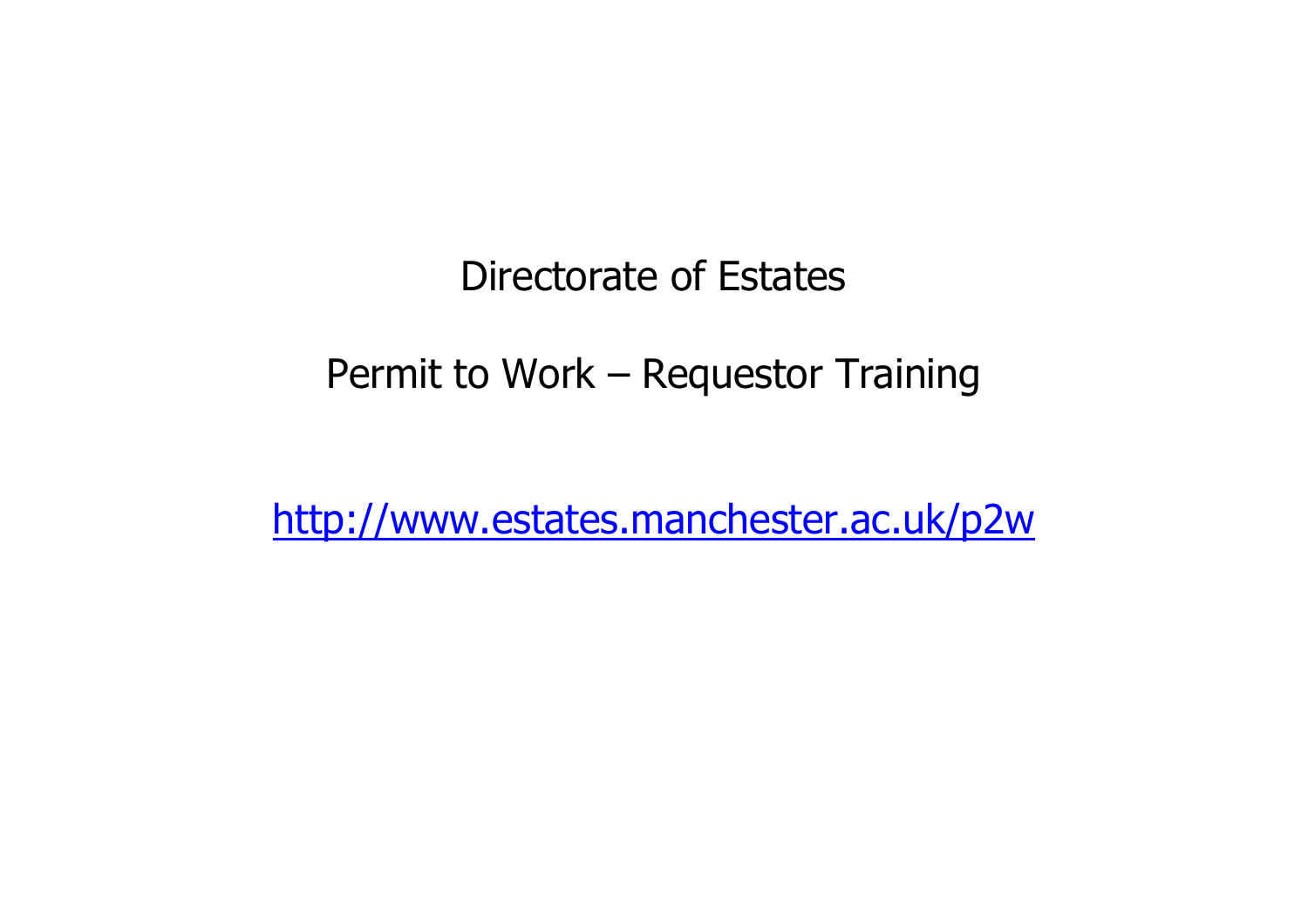### Logging On

- •Open up Internet Explorer
- •Type in this link to access PtW – http://www.estates.manchester.ac.uk/p2w
- •Log in using normal username and password
- •The following screen will appear showing all active permits:



Click to log out of the system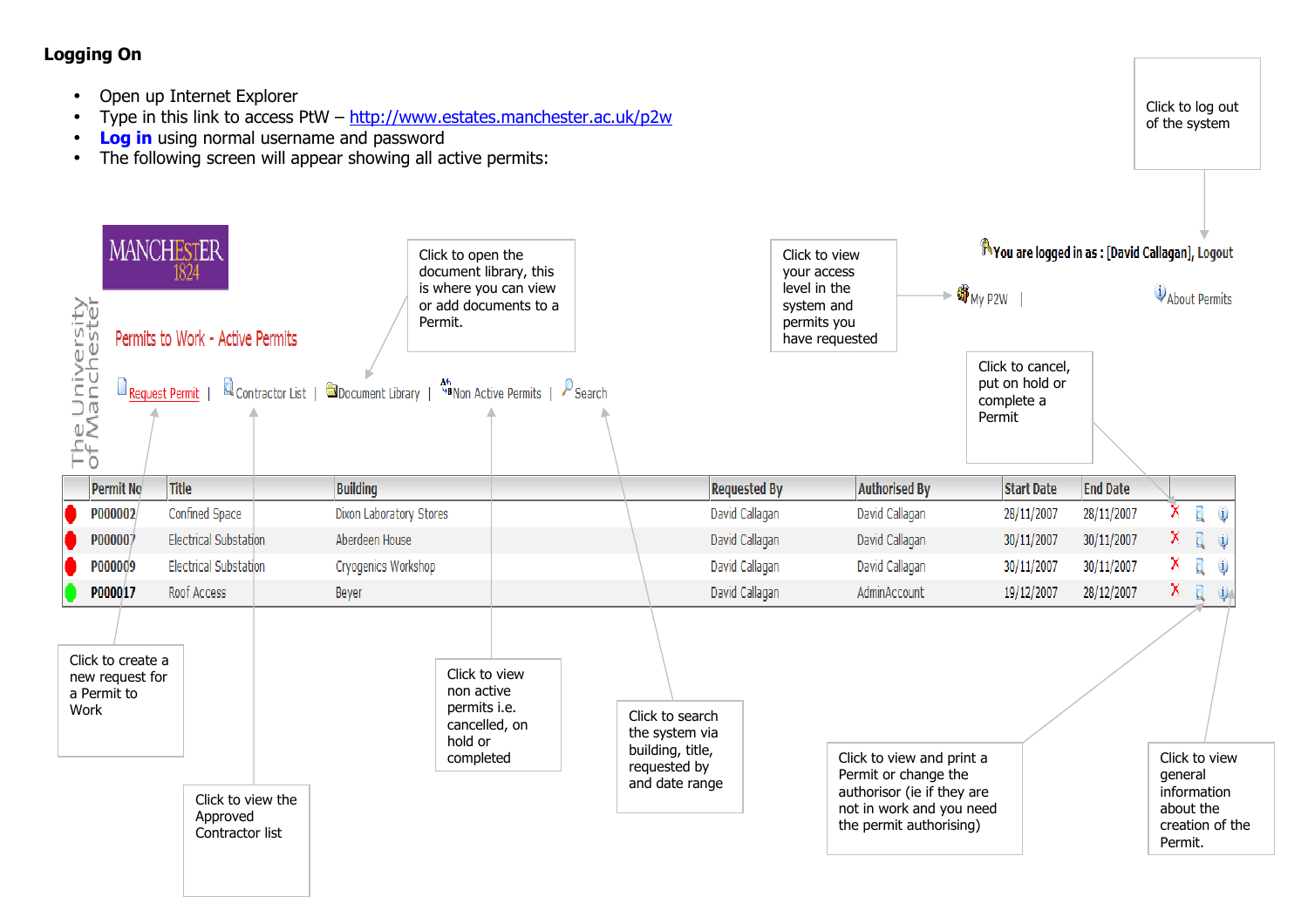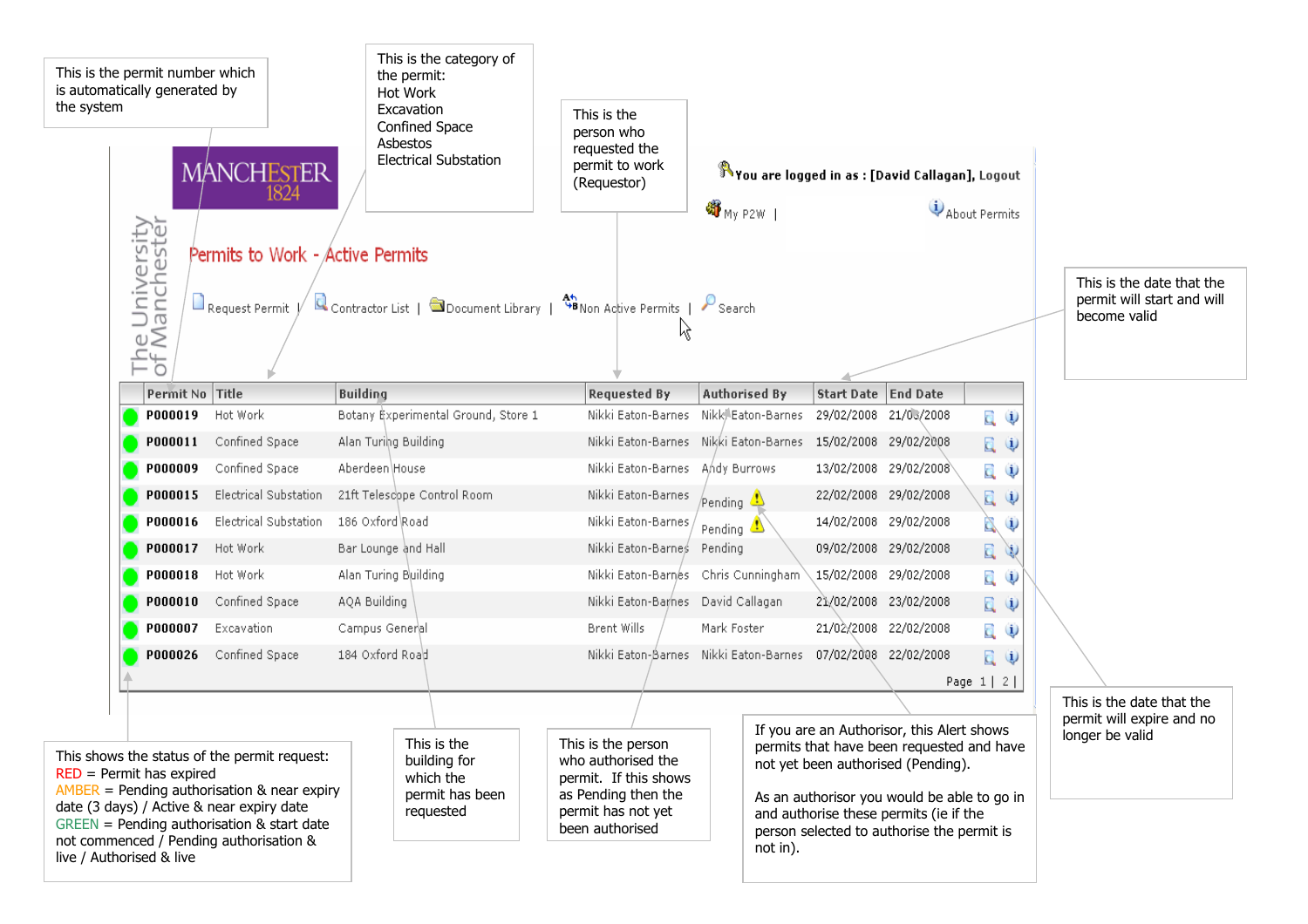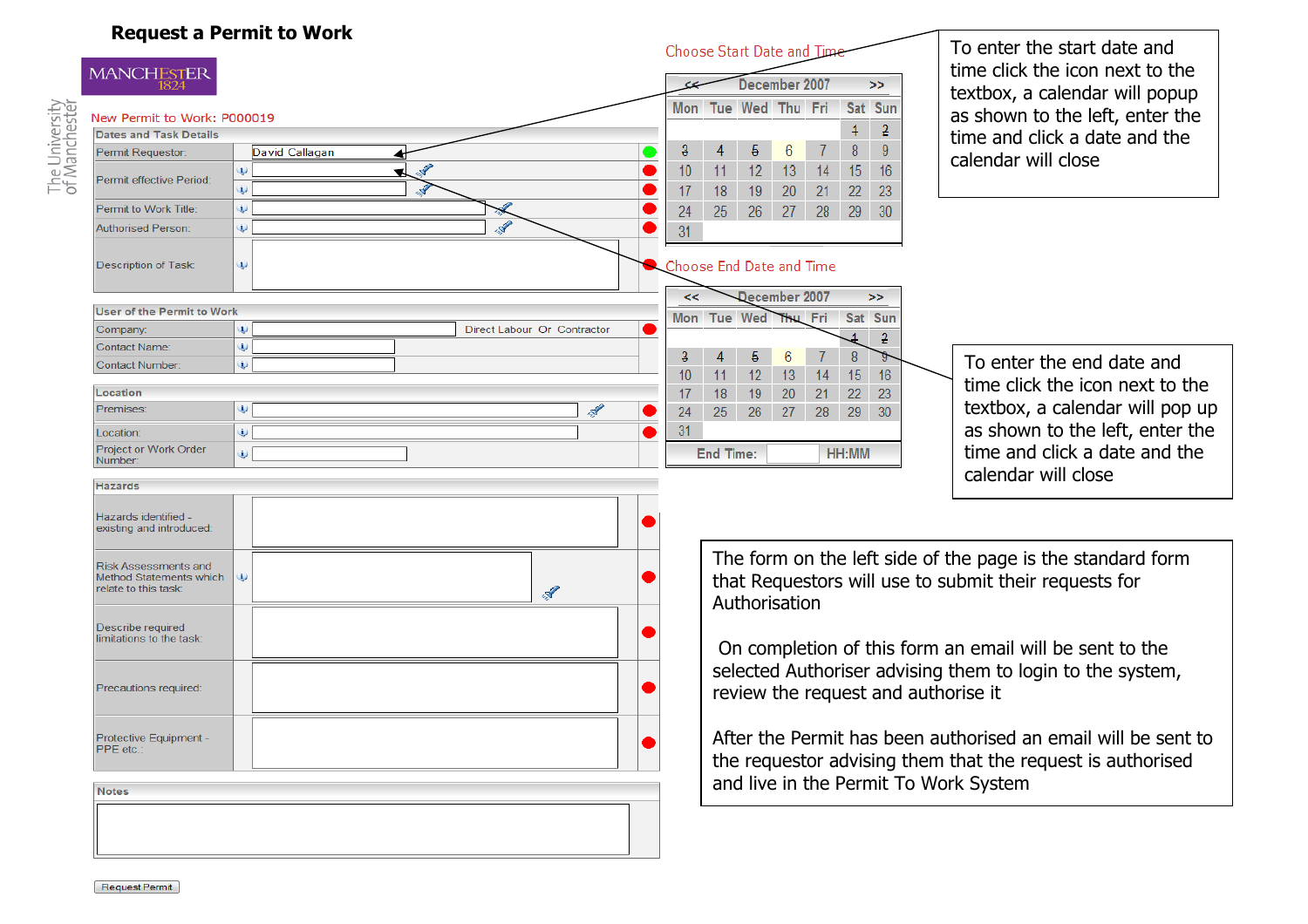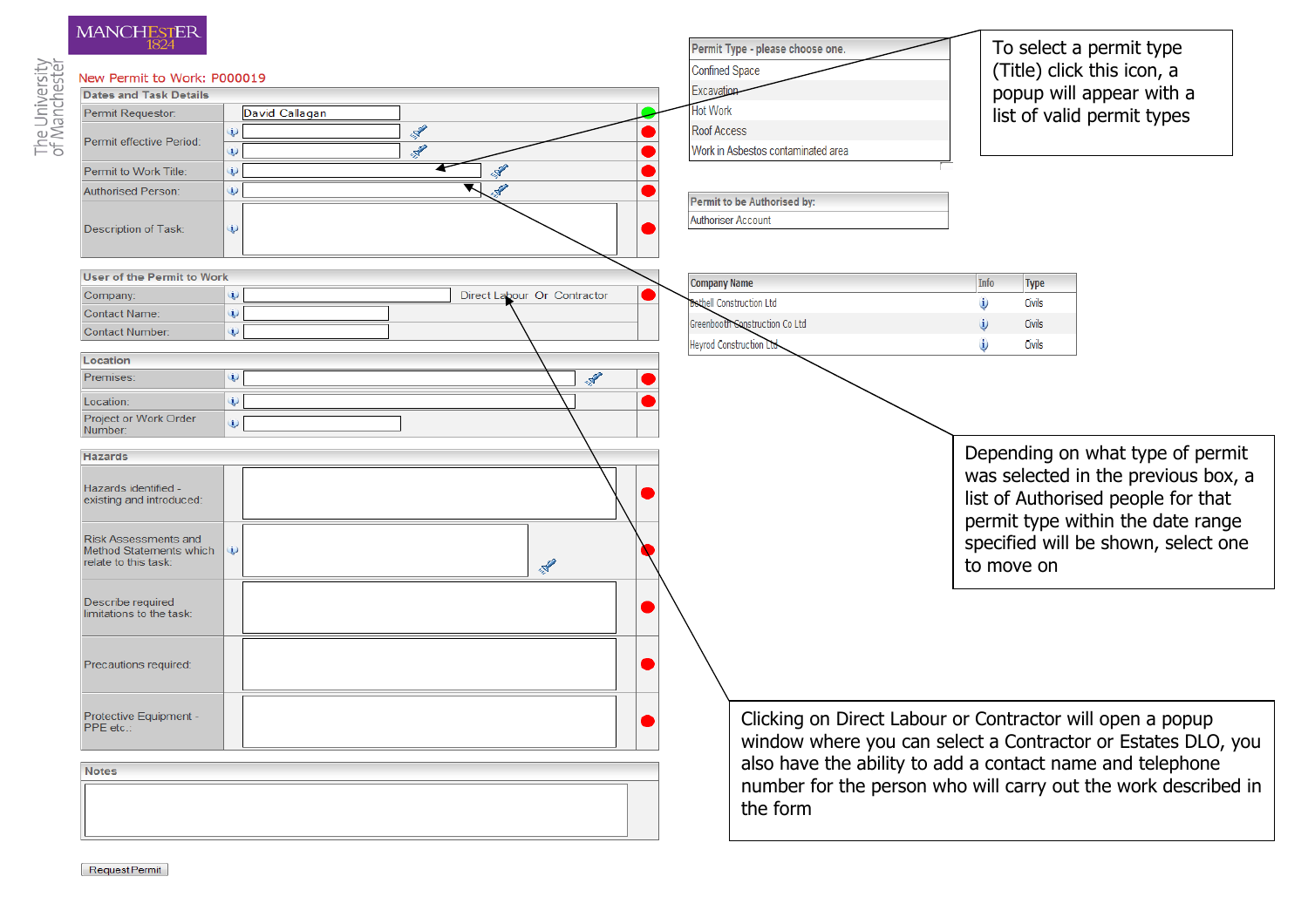## **MANCHESTER**

#### The University<br>of Manchester New Permit to Work: P000019 **Dates and Task Details** Permit Requestor: David Callagan  $\mathscr{R}$  $\dot{\textbf{u}}$ Permit effective Period:  $\overline{\mathcal{A}}$  $\ddot{\mathbf{u}}$  $\mathcal{L}$ Permit to Work Title:  $\omega$  $\overline{\mathscr{L}}$ Authorised Person:  $\ddot{\mathbf{u}}$ Description of Task:  $\ddot{\mathbf{u}}$ User of the Permit to Work  $\omega$ Direct Labour Or Contractor Company Contact Name:  $\dot{\mathbf{U}}$ Contact Number:  $\ddot{\mathbf{u}}$

| Location                         |   |
|----------------------------------|---|
| Premises:                        |   |
| Location:                        |   |
| Project or Work Order<br>Number: | Ψ |

| Code         | <b>Bullaing Name</b>                 | ыш                 |
|--------------|--------------------------------------|--------------------|
| 032AE        | 176 Oxford Road                      | Oxford Road        |
| 032AA        | 178 Oxford Road                      | Oxford Road        |
| 032AF        | 180 Oxford Road                      | Oxford Road        |
| 032AB        | 182 Oxford Road                      | Oxford Road        |
| 032AC        | 184 Oxford Road                      | Oxford Road        |
| 032AG        | 186 Oxford Road                      | Oxford Road        |
| 032AD        | 188 Oxford Road                      | Oxford Road        |
| 055AY        | 21ft Telescope                       | Jodrell Bank       |
| <b>055BA</b> | 21ft Telescope Control Room          | Jodrell Bank       |
| 055AX        | 42ft Telescope                       | Jodrell Bank       |
| 043AC        | Aberdeen House                       | Oxford Road        |
| 018AB        | Academy                              | Oxford Road        |
| 043AH        | <b>Acomb House</b>                   | Oxford Road        |
| 063AA        | Alan Turing Building                 | Oxford Road        |
| 042AN        | <b>Alpine House</b>                  | <b>Fallowfield</b> |
| 138AA        | <b>AQA Building</b>                  | Oxford Road        |
| 055BJ        | <b>Arborist Vehicle Store</b>        | Jodrell Bank       |
| 078AA        | Armitage Centre                      | <b>Fallowfield</b> |
| 191AB        | Armstrong House, Suite 1D, 1st Floor | Oxford Road        |
| 171AA        | Arrival Point & Security Lodge       | Sackville Street   |
| <b>088AA</b> | Arthur Lewis Building                | Oxford Road        |

**Building** 

 $\bullet$ 

●

◚

Clicking this icon will open a window where you can select a building from the central building list

If you choose a building where there is already a permit active for the same date range you will be able to view this permit to check that it does not conflict with the one you are requesting

| <b>Hazards</b>                                                                 |          |               |  |
|--------------------------------------------------------------------------------|----------|---------------|--|
| Hazards identified -<br>existing and introduced:                               |          |               |  |
| <b>Risk Assessments and</b><br>Method Statements which<br>relate to this task: | $\omega$ | $\mathcal{A}$ |  |
| Describe required<br>limitations to the task:                                  |          |               |  |
| Precautions required:                                                          |          |               |  |
| Protective Equipment -<br>PPE etc.:                                            |          |               |  |

**Notes**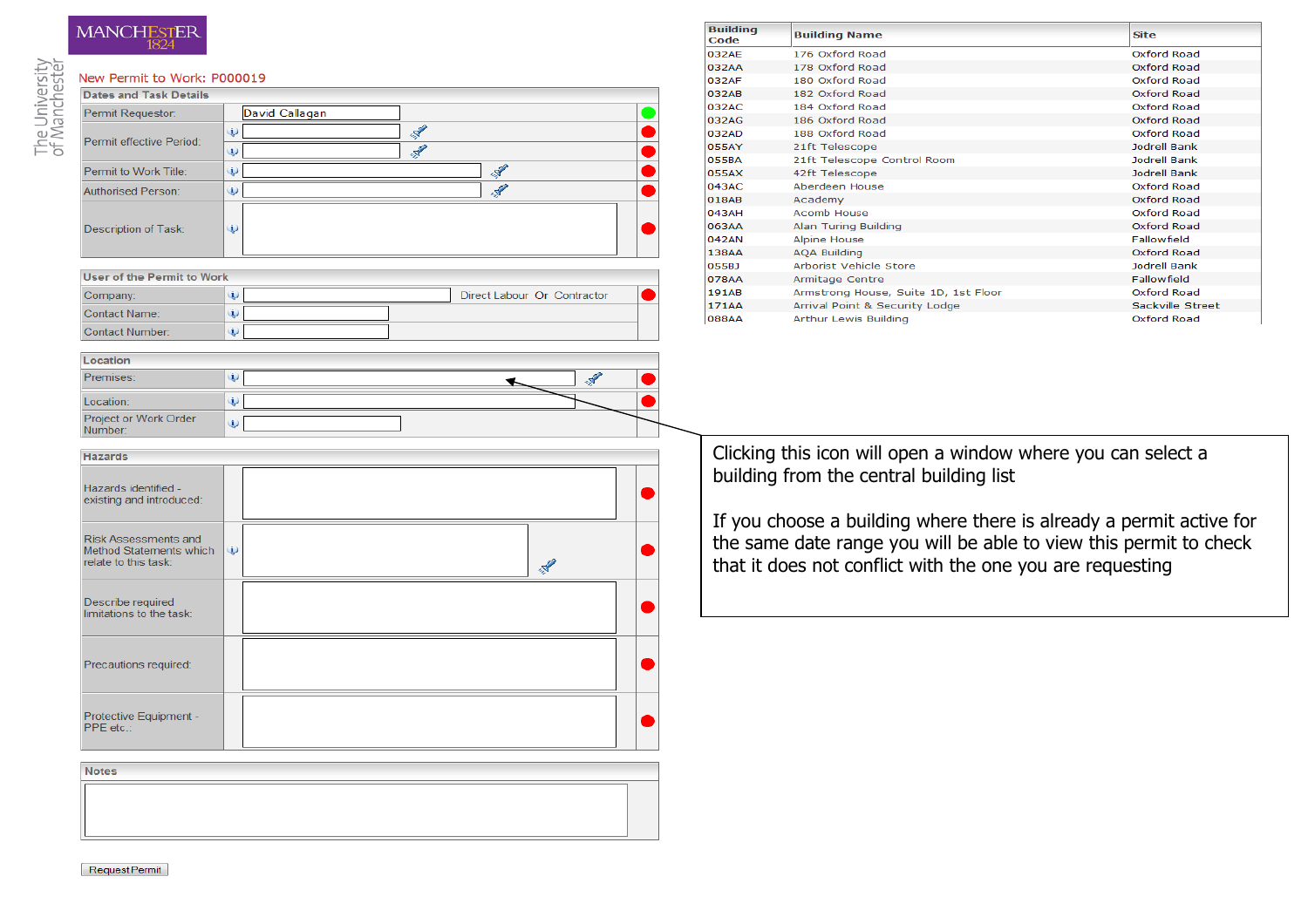| New Permit to Work: P000019                                             |                     |               |                             |       |                                                                                                                          |  |
|-------------------------------------------------------------------------|---------------------|---------------|-----------------------------|-------|--------------------------------------------------------------------------------------------------------------------------|--|
| <b>Dates and Task Details</b>                                           |                     |               |                             |       | <b>Q</b> search:<br><b>Add File</b>                                                                                      |  |
| Permit Requestor:                                                       | David Callagan      |               |                             |       | Document Library                                                                                                         |  |
|                                                                         | $\ddot{\mathbf{u}}$ | $\mathcal{F}$ |                             |       | <b>□□</b> Design Services Unit                                                                                           |  |
| Permit effective Period:                                                | $\ddot{\mathbf{u}}$ | Ý             |                             |       | □ Maintenance Services Unit                                                                                              |  |
| Permit to Work Title:                                                   | $\mathbf{U}$        |               |                             |       | □□ Andy Rood                                                                                                             |  |
| <b>Authorised Person:</b>                                               | $\mathbf{u}$        | <b>ANY</b>    |                             |       | □□ Coopers<br>Coopers company Heat [Coo1]                                                                                |  |
| <b>Description of Task:</b>                                             | $\mathbf{i}$        |               |                             |       | Generic Risk Assess- [Coo2]<br>Service Method State [Coo3]<br>□ Professional Services Unit                               |  |
| <b>User of the Permit to Work</b>                                       |                     |               |                             |       |                                                                                                                          |  |
| Company:                                                                | i)                  |               | Direct Labour Or Contractor |       |                                                                                                                          |  |
| <b>Contact Name:</b>                                                    | $\ddot{\mathbf{v}}$ |               |                             |       |                                                                                                                          |  |
| <b>Contact Number:</b>                                                  | $\ddot{\mathbf{v}}$ |               |                             |       |                                                                                                                          |  |
|                                                                         |                     |               |                             |       |                                                                                                                          |  |
| Location                                                                |                     |               |                             |       |                                                                                                                          |  |
| Premises:                                                               | i)                  |               | 2                           |       |                                                                                                                          |  |
| Location:                                                               | $\ddot{\psi}$       |               |                             |       |                                                                                                                          |  |
| Project or Work Order<br>Number:                                        | $\mathbf{i}$        |               |                             |       | Clicking this icon will open a window where you can select                                                               |  |
|                                                                         |                     |               |                             |       | documents to add to the permit, you may add permit specific                                                              |  |
| <b>Hazards</b>                                                          |                     |               |                             |       | ones from your pc or select ones from the library or a                                                                   |  |
| Hazards identified -<br>existing and introduced:                        |                     |               |                             |       | mixture of both                                                                                                          |  |
| Risk Assessments and<br>Method Statements which<br>relate to this task: |                     |               | $\mathbf{r}$                | owner | The Library is fully searchable on tagname, permit type and                                                              |  |
| Describe required<br>limitations to the task:                           |                     |               |                             |       | You can click on the type of permit and a list of relevant<br>documents will automatically be listed. Or you can browse  |  |
| Precautions required:                                                   |                     |               |                             |       | the G drive and attached relevant documentation to your<br>permit request                                                |  |
| Protective Equipment -<br>PPE etc.:                                     |                     |               |                             |       | If you have a document that you think should be stored in<br>the Document Library, please contact Professional Services. |  |
| <b>Notes</b>                                                            |                     |               |                             |       |                                                                                                                          |  |
|                                                                         |                     |               |                             |       |                                                                                                                          |  |
|                                                                         |                     |               |                             |       |                                                                                                                          |  |
|                                                                         |                     |               |                             |       |                                                                                                                          |  |

# The University<br>of Manchester

MANCHESTER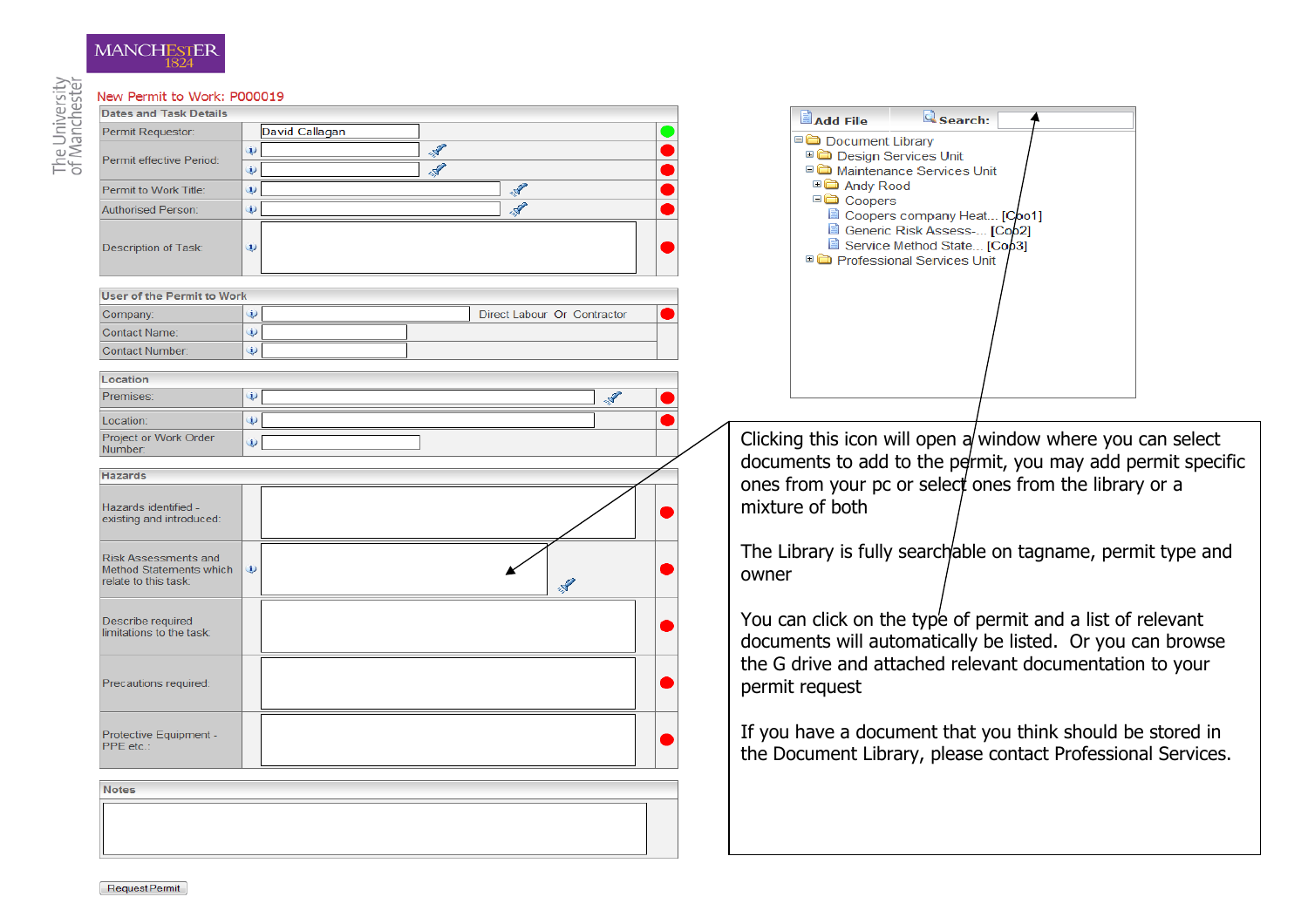#### Print a Permit to Work

Please note that once a permit has been authorised, it can only be printed 48 hours before the permit is due to start.



Click on this icon and details of the permit will appear. The printer icon will appear in the top right hand corner, select to print.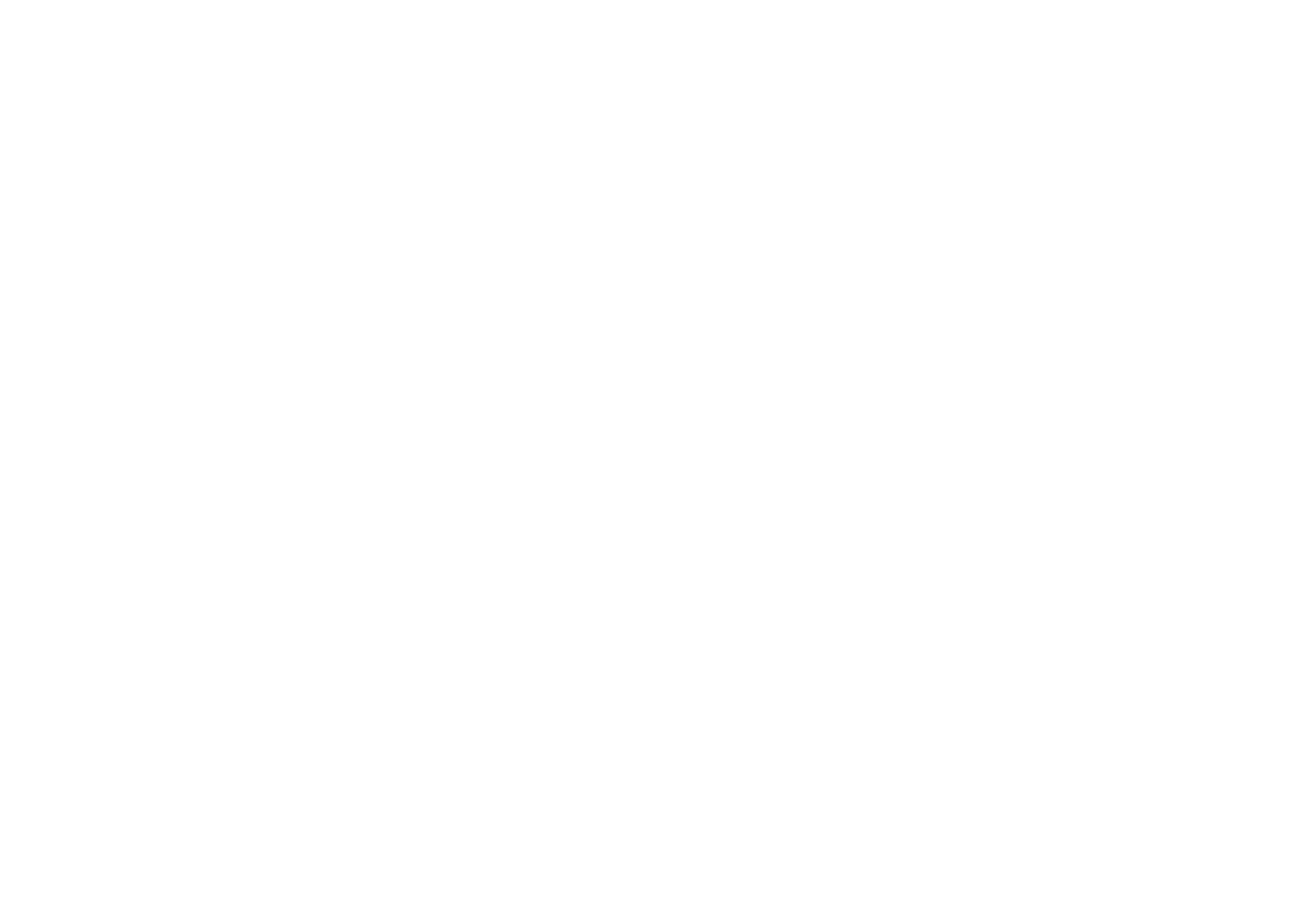MANCHESTER

The University<br>of Manchester

|                       | Permit Number: P000063    |  |
|-----------------------|---------------------------|--|
|                       | <b>Permit Revision: 1</b> |  |
| <b>Permit-to-Work</b> |                           |  |

#### **Directorate of Estates**

| 1.<br><b>Title</b>                                            |                                                                        |  | <b>Hot Work</b>                            |                                                              |                                                                                                 |  |  |  |
|---------------------------------------------------------------|------------------------------------------------------------------------|--|--------------------------------------------|--------------------------------------------------------------|-------------------------------------------------------------------------------------------------|--|--|--|
| <b>Premises (closest)</b><br>$\overline{2}$<br>Location<br>3. |                                                                        |  | Armitage Centre<br>main hall               |                                                              |                                                                                                 |  |  |  |
| Project or<br>4.<br>Work Order No.                            |                                                                        |  |                                            | 111041                                                       |                                                                                                 |  |  |  |
| 5а.                                                           | <b>Description of Task</b>                                             |  |                                            | welding brackets to frame.                                   |                                                                                                 |  |  |  |
| 5b.                                                           | Limitations                                                            |  | after welding complete                     | work to be completed and area checked and cleared for 1 hour |                                                                                                 |  |  |  |
| Ga.                                                           | <b>Hazards</b><br>test                                                 |  |                                            |                                                              |                                                                                                 |  |  |  |
| 6b.                                                           | <b>Risk Assessments and</b><br><b>Method Statements</b>                |  | University of Manchester RISK ASSESSMENTS, |                                                              |                                                                                                 |  |  |  |
| 7.                                                            | <b>Precautions required</b>                                            |  |                                            |                                                              | protect flooring and screen area<br>man to stand and observe for fire with correct extinguisher |  |  |  |
| 8.                                                            | <b>Protective Equipment</b>                                            |  |                                            | welding shield, gloves. boots, apron                         |                                                                                                 |  |  |  |
| 9.                                                            | <b>Requested By</b>                                                    |  | Paul Clews                                 |                                                              |                                                                                                 |  |  |  |
| 9а.                                                           | <b>Authorised Person</b>                                               |  |                                            | <b>Authoriser Account</b>                                    |                                                                                                 |  |  |  |
| $g_h$                                                         | <b>Issued To</b>                                                       |  | Estates - DLO                              |                                                              |                                                                                                 |  |  |  |
| 9c.                                                           | <b>EFFECTIVE from</b>                                                  |  | 11:00                                      | hrs on                                                       | Monday, February 11, 2008                                                                       |  |  |  |
| 9d                                                            | Monday, February 11, 2008<br>15:00<br><b>NOT VALID after</b><br>hrs on |  |                                            |                                                              |                                                                                                 |  |  |  |

#### Cancellation

I, the Requestor named in 9, confirm this permit cancelled. All exceptional restrictions are now removed.<br>The following limitations remain.

Contractor on completion of work

I, the User of this Permit to Work, confirm the task complete or ceased.

 $\frac{1}{2}$ 

Monday, 11 February, 2008

i.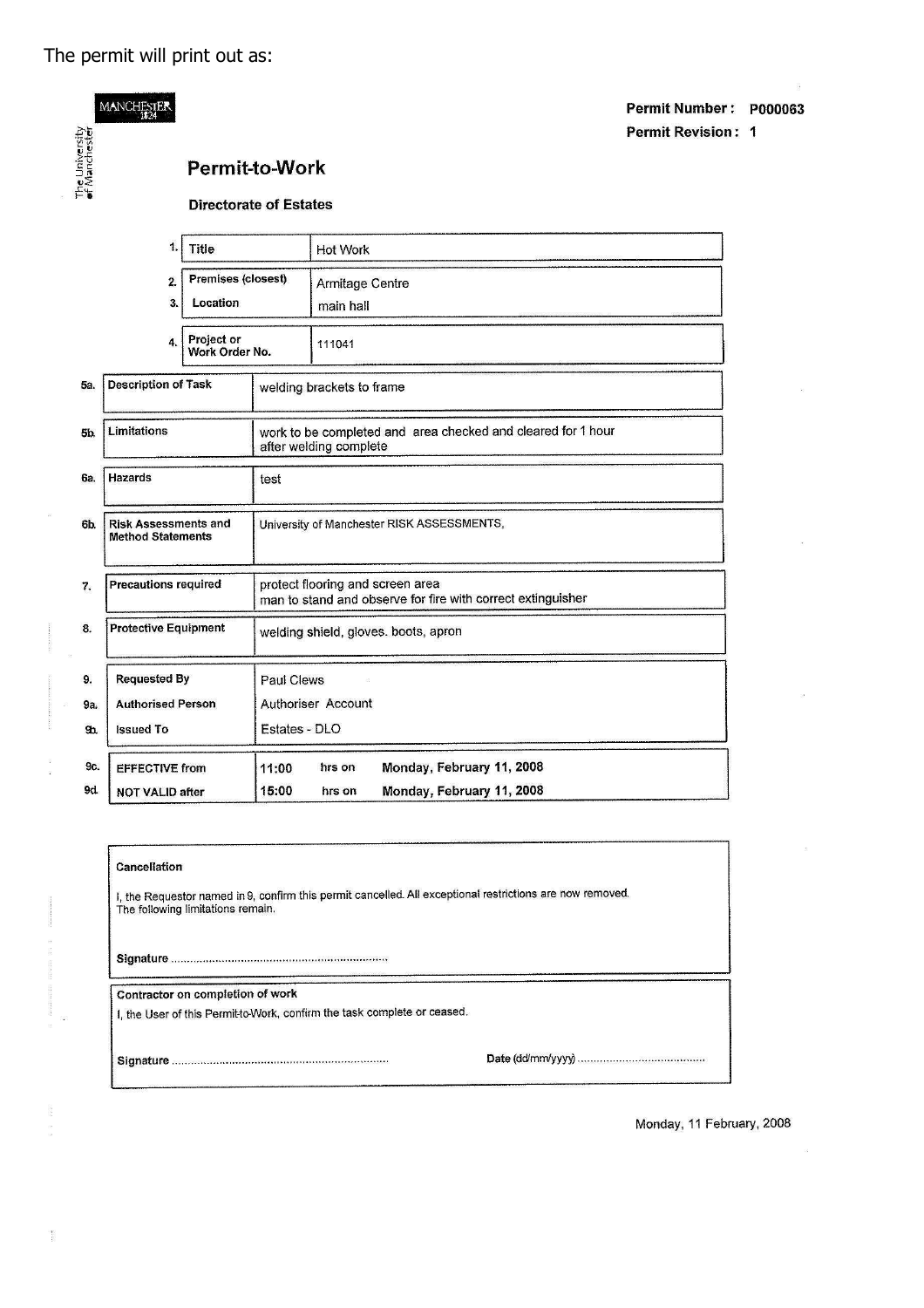|                                  |                | <b>MANCHESTER</b><br>1824                          |                                                                                                    |                     | You are logged in as : [David Callagan], Logout<br>将 My P2W   图 User Configuration   U About Permits |                   |                 |                      |               |
|----------------------------------|----------------|----------------------------------------------------|----------------------------------------------------------------------------------------------------|---------------------|------------------------------------------------------------------------------------------------------|-------------------|-----------------|----------------------|---------------|
| e University<br>Manchester<br>잡극 |                | Permits to Work - Active Permits<br>Request Permit | Contractor List   $\bigcirc$ Document Library   $\bigcirc$ BNon Active Permits   $\bigcirc$ Search | Ķ                   |                                                                                                      |                   |                 |                      |               |
|                                  | Permit No      | <b>Title</b>                                       | <b>Building</b>                                                                                    | <b>Requested By</b> | <b>Authorised By</b>                                                                                 | <b>Start Date</b> | <b>End Date</b> |                      |               |
|                                  | P000019        | Hot Work                                           | Botany Experimental Ground, Store 1                                                                | Nikki Eaton-Barnes  | Nikki Eaton-Barnes                                                                                   | 29/02/2008        | 21/03/2008      | d.                   | $\mathbf{u}$  |
|                                  | P000011        | Confined Space                                     | Alan Turing Building                                                                               | Nikki Eaton-Barnes  | Nikki Eaton-Barnes                                                                                   | 15/02/2008        | 29/02/2008      | 員申                   |               |
|                                  | <b>P000009</b> | Confined Space                                     | Aberdeen House                                                                                     | Nikki Eaton-Barnes  | Andy Burrows                                                                                         | 13/02/2008        | 29/02/2008      | q,                   | $\mathbf{1}$  |
|                                  | P000015        | <b>Electrical Substation</b>                       | 21ft Telescope Control Room                                                                        | Nikki Eaton-Barnes  | Pending $\bigcirc$                                                                                   | 22/02/2008        | 29/02/2008      | 員申                   |               |
|                                  | P000016        | <b>Electrical Substation</b>                       | 186 Oxford Road                                                                                    | Nikki Eaton-Barnes  | Pending $\triangle$                                                                                  | 14/02/2008        | 29/02/2008      | d.                   | $\mathbf{u}$  |
|                                  | P000017        | Hot Work                                           | Bar Lounge and Hall                                                                                | Nikki Eaton-Barnes  | Pending                                                                                              | 09/02/2008        | 29/02/2008      | 員り                   |               |
|                                  | P000018        | Hot Work                                           | Alan Turing Building                                                                               | Nikki Eaton-Barnes  | Chris Cunningham                                                                                     | 15/02/2008        | 29/02/2008      | d,                   | $\mathbf{u}$  |
|                                  | P000010        | Confined Space                                     | AQA Building                                                                                       | Nikki Eaton-Barnes  | David Callagan                                                                                       | 21/02/2008        | 23/02/2008      | 員り                   |               |
|                                  | <b>P000007</b> | Excavation                                         | Campus General                                                                                     | Brent Wills         | Mark Foster                                                                                          | 21/02/2008        | 22/02/2008      | d,                   | $\mathbf{u}$  |
|                                  | P000026        | Confined Space                                     | 184 Oxford Road                                                                                    | Nikki Eaton-Barnes  | Nikki Eaton-Barnes                                                                                   | 07/02/2008        | 22/02/2008      | d.                   | $\ddot{\psi}$ |
|                                  |                |                                                    |                                                                                                    |                     |                                                                                                      |                   |                 | Page $1 \mid 2 \mid$ |               |
|                                  |                |                                                    |                                                                                                    |                     |                                                                                                      |                   |                 |                      |               |

If you have requested a permit and it has not been authorised (ie because the Authorisor is not in), you can select the icon above and change the Authorisor, so that your permit can be processed in time for the start date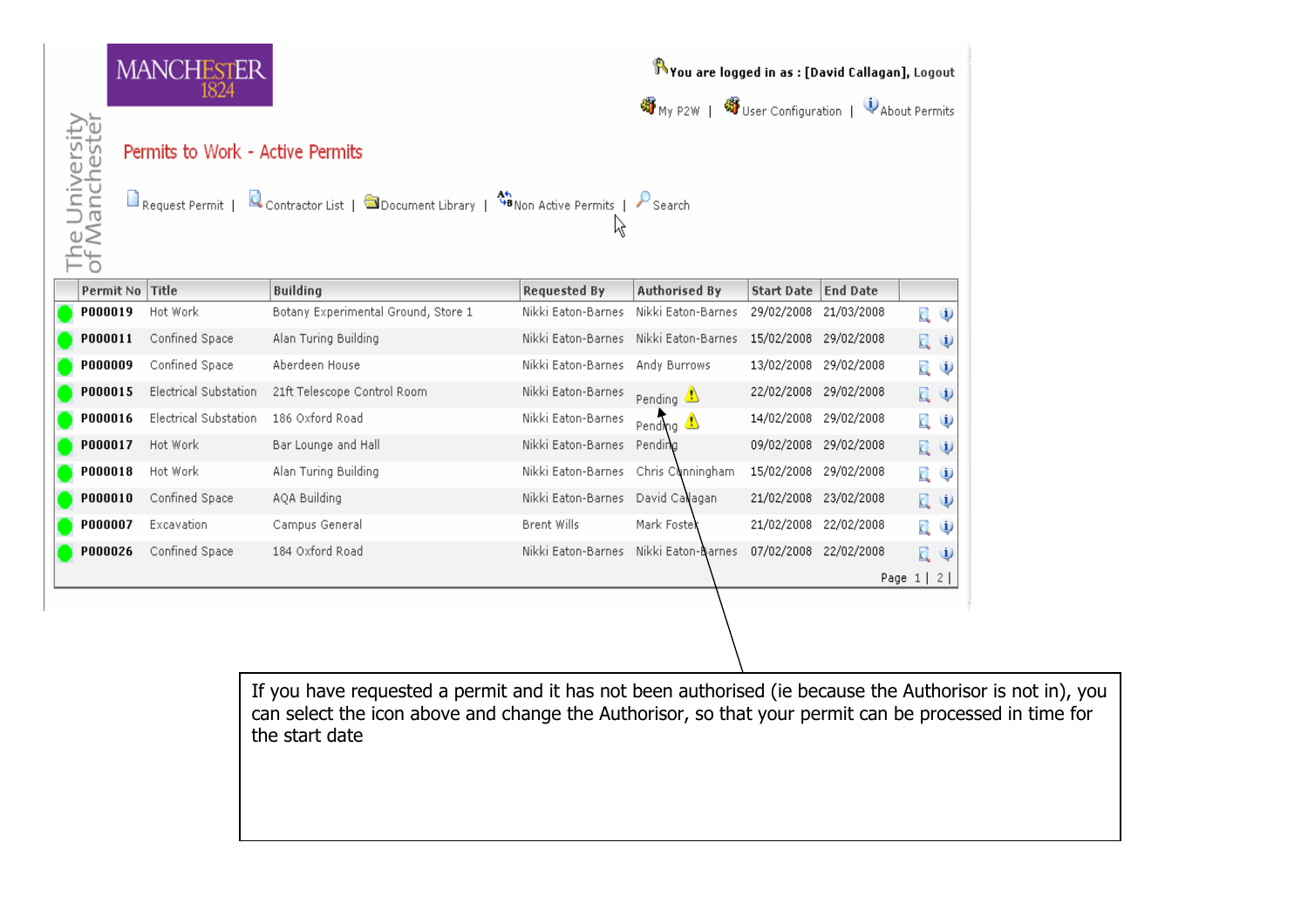#### Authorising a Permit to Work

When a permit has been requested, the authorisor will automatically receive the email below:

| ⊠ Permit Request Number: P000004 - Message (Plain Text)                                                                                                             |                            |
|---------------------------------------------------------------------------------------------------------------------------------------------------------------------|----------------------------|
| File Edit<br>View Insert Format Tools Actions Help                                                                                                                  |                            |
| $\frac{1}{2}$ Reply   Q Reply to All   Q Forward   G   B   B   Y   A   B   X   A $\rightarrow$ $\rightarrow$ $\rightarrow$ A $^{\dagger}$   $^{\circ}$   $_{\odot}$ |                            |
| PermitToWork@manchester.ac.uk<br>From:                                                                                                                              | Sent: Fri 01/02/2008 12:05 |
| david.a.callagan@manchester.ac.uk                                                                                                                                   |                            |
| Subject: Permit Request Number: P000004                                                                                                                             |                            |
| -----This is an automated message please do NOT reply-----                                                                                                          |                            |
| A request has been made for a Permit To Work, you have been identified as the authorised person.                                                                    |                            |
| Can you please login to the system and review the details, the address is:                                                                                          |                            |
| http://www.estates.manchester.ac.uk/p2w                                                                                                                             |                            |
| Regards.                                                                                                                                                            |                            |
| The Permit to Work System                                                                                                                                           |                            |
|                                                                                                                                                                     |                            |
|                                                                                                                                                                     |                            |
|                                                                                                                                                                     |                            |

• Log onto the system by the link in the email